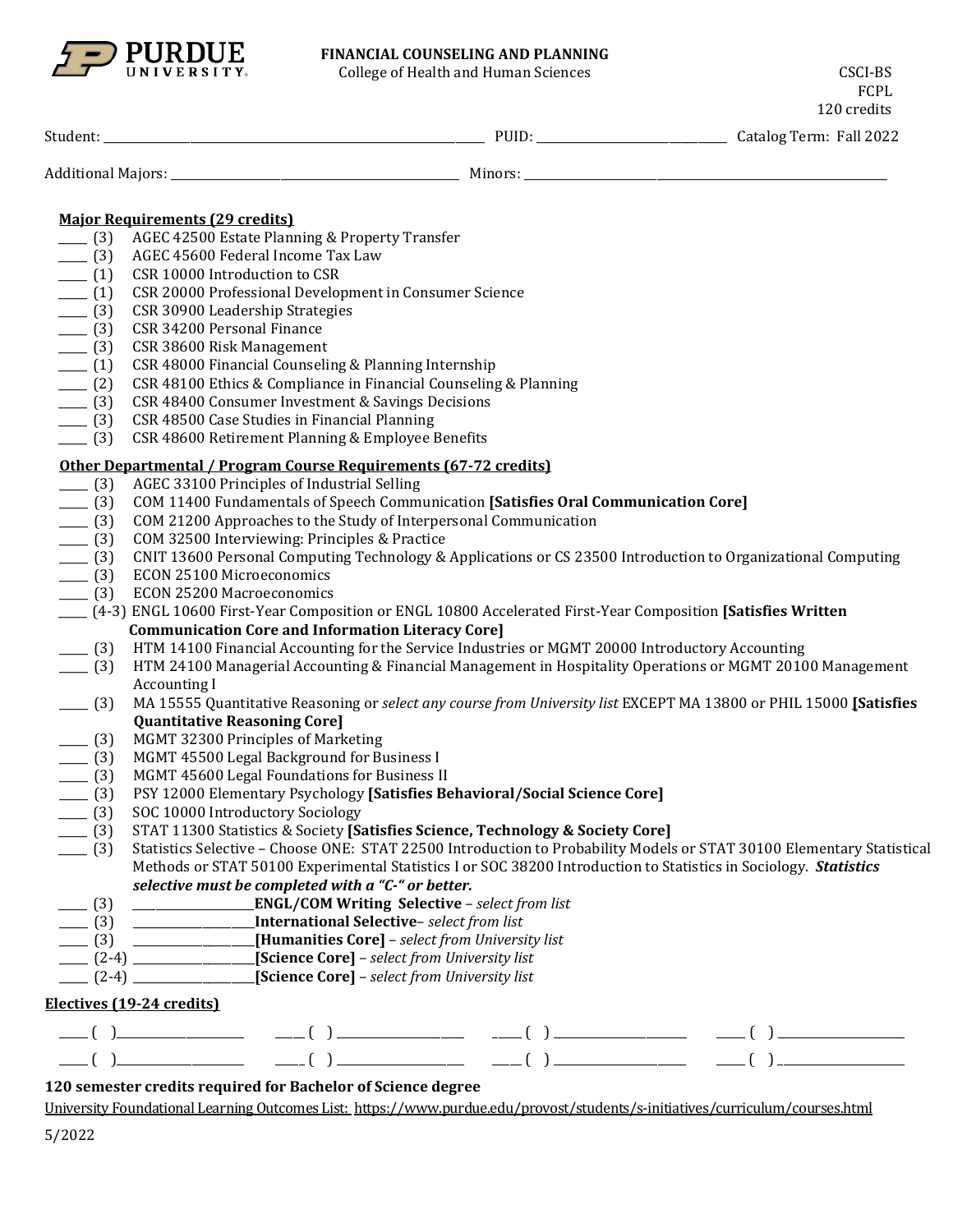ENGL/COM Writing Selective List (3 credits)

COM 25200 Writing for Mass Media COM 25700 Public Relations Techniques COM 40700 Introduction to New Media/Social Media Production ENGL 20400 Special Topics in Writing ENGL 41900 Multimedia Writing ENGL 42000 Business Writing ENGL 42100 Technical Writing ENGL 43201 Editing and Publishing SPAN 42400 Business Spanish

### International Selective List (3 credits)

Any foreign language course – 20100, 20200, 30100, 30200, 40100, and 40200 not in your native language. Foreign language course cannot be taught in English.

Minimum three credits taken during a study abroad experience.

AGEC 25000 - [Economic Geography Of World Food And Resources](http://catalog.purdue.edu/preview_program.php?catoid=7&poid=6459&returnto=2935) AGEC 34000 - [International Economic Development](http://catalog.purdue.edu/preview_program.php?catoid=7&poid=6459&returnto=2935) AGEC 45000 - [International Agricultural Trade](http://catalog.purdue.edu/preview_program.php?catoid=7&poid=6459&returnto=2935) ANTH 34000 - [Global Perspectives On Health](http://catalog.purdue.edu/preview_program.php?catoid=7&poid=6459&returnto=2935) ANTH 34100 - [Culture And Personality](http://catalog.purdue.edu/preview_program.php?catoid=7&poid=6459&returnto=2935) CLCS 18100 - [Classical World Civilizations](http://catalog.purdue.edu/preview_program.php?catoid=7&poid=6459&returnto=2935) CLCS 23700 - [Gender And Sexuality In Greek And Roman Antiquity](http://catalog.purdue.edu/preview_program.php?catoid=7&poid=6459&returnto=2935) CLCS 38000 - [Alexander The Great and Hellenistic World](http://catalog.purdue.edu/preview_program.php?catoid=7&poid=6459&returnto=2935) COM 22400 - [Communicating In The Global Workplace](http://catalog.purdue.edu/preview_program.php?catoid=7&poid=6459&returnto=2935) COM 30300 - [Intercultural Communication](http://catalog.purdue.edu/preview_program.php?catoid=7&poid=6459&returnto=2935) ECON 37000 - [International Trade](http://catalog.purdue.edu/preview_program.php?catoid=7&poid=6459&returnto=2935) FNR 23000 - The World['s Forests And Society](http://catalog.purdue.edu/preview_program.php?catoid=7&poid=6459&returnto=2935) HTM 37000 Sustainable Tourism and Responsible Travel HTM 37200 Global Tourism Geography NUTR 59000 World Food Problems PHIL 11400 - [Global Moral Issues](http://catalog.purdue.edu/preview_program.php?catoid=7&poid=6459&returnto=2935) PHIL 23000 - [Religions Of The East](http://catalog.purdue.edu/preview_program.php?catoid=7&poid=6459&returnto=2935) PHIL 23100 - [Religions Of The West](http://catalog.purdue.edu/preview_program.php?catoid=7&poid=6459&returnto=2935) POL 13000 - [Introduction To International Relations](http://catalog.purdue.edu/preview_program.php?catoid=7&poid=6459&returnto=2935) POL 14100 - [Governments Of The World](http://catalog.purdue.edu/preview_program.php?catoid=7&poid=6459&returnto=2935) POL 23500 - [International Relations Among Rich And Poor Nations](http://catalog.purdue.edu/preview_program.php?catoid=7&poid=6459&returnto=2935) POL 23700 - [Modern Weapons And International Relations](http://catalog.purdue.edu/preview_program.php?catoid=7&poid=6459&returnto=2935) POL 34800 - [East Asian Politics](http://catalog.purdue.edu/preview_program.php?catoid=7&poid=6459&returnto=2935) POL 42300 – International Environmental Policy

A student may elect the Pass / Not-Pass (P/NP) grading option for elective courses only, unless an academic unit requires that a specific departmental course/s be taken P/NP. Students may elect to take University Core Curriculum courses P/NP; however, some major Plans of Study require courses that also fulfill UCC foundational outcomes. In such cases, students may not elect the P/NP option. A maximum of 24 credits of elective courses under the P/NP grading option can be used toward graduation requirements. For further information, students should refer to the College of Health and Human Sciences P/NP Policy.

Students are encouraged to use this advising worksheet as a resource when planning progress toward completion of degree requirements. An Academic Advisor may be contacted for assistance in interpreting this worksheet. This worksheet is not an academic transcript, and it is not official notification of completion of degree or certificate requirements. The University Catalog is the authoritative source for displaying plans of study. The student is ultimately responsible for knowing and completing all degree requirements